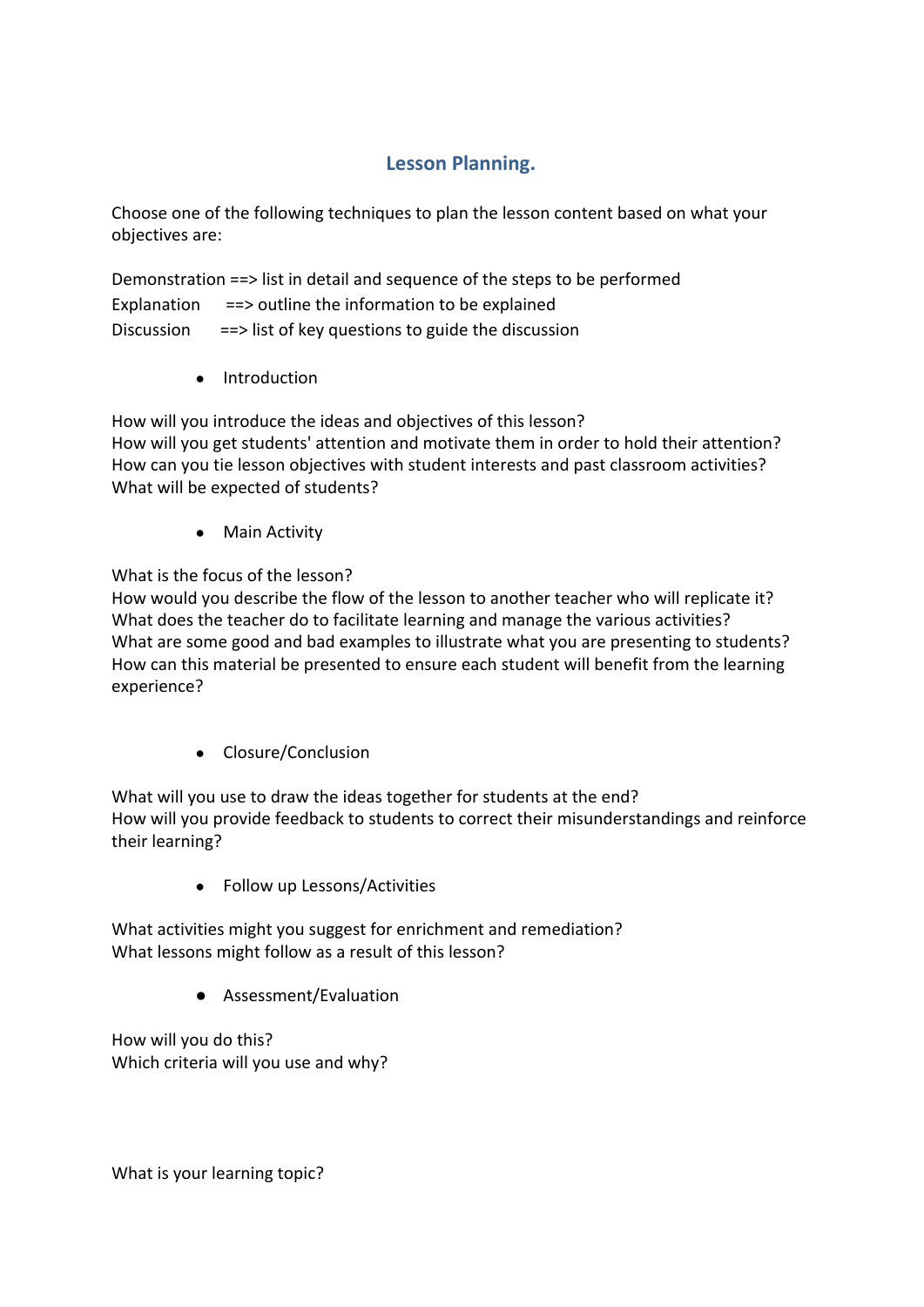How will you introduce this topic to your students?

What is your starter activity to motivate students?

What are the main learning activities?

What are the closing activities?